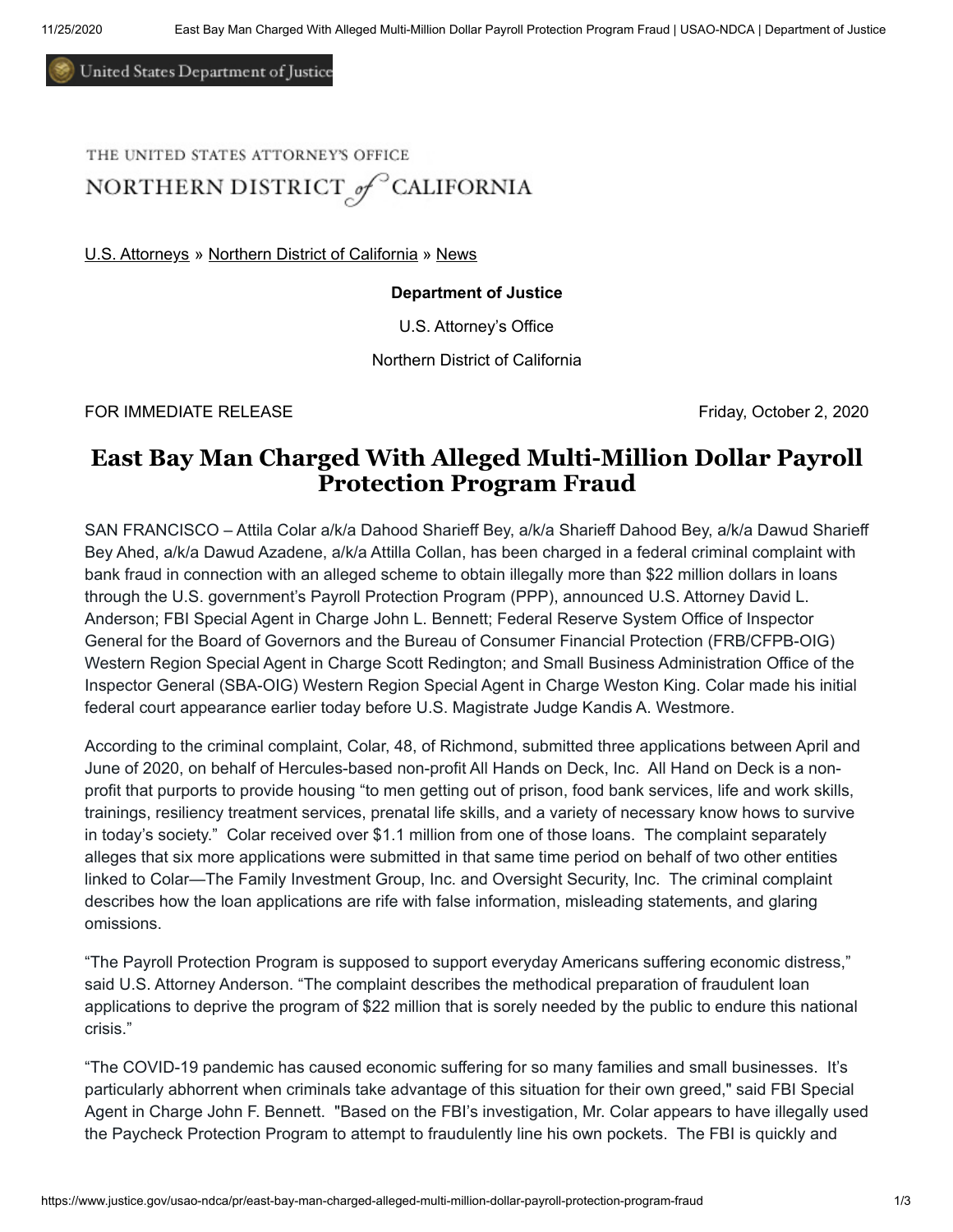11/25/2020 East Bay Man Charged With Alleged Multi-Million Dollar Payroll Protection Program Fraud | USAO-NDCA | Department of Justice

carefully investigating all claims of PPP fraud to ensure that American businesses aren't further victimized during this challenging time."

"We are fully committed to bringing to justice wrongdoers who exploit and defraud financial institutions and the government's response to the COVID-19 pandemic," said Special Agent in Charge Redington.

"Fraudsters are tireless and brazen in their fraudulent efforts to steal from taxpayers for their selfish ends," said Special Agent in Charge King. "OIG and its law enforcement partners will relentlessly pursue fraudsters and bring them to justice. I want to thank the U.S. Attorney's Office and our law enforcement partners for their dedication and pursuit of justice."

The PPP is administered by the U.S. Small Business Administration as part of the Coronavirus Aid, Relief, and Economic Security (CARES) Act. The CARES Act is a federal law enacted in March of 2020 to provide emergency financial assistance to the millions of Americans who are suffering the economic effects caused by the COVID-19 pandemic. PPP loan proceeds must be used by the business on certain permissible expenses—payroll costs, interest on mortgages, rent, and utilities. The PPP allows the interest and principal on the PPP loan to be entirely forgiven if the business spends the loan proceeds on these expense items within a designated period of time and uses at least 60% of the PPP loan proceeds on payroll expenses. Loans made through the PPP are 100% guaranteed by the SBA.

The complaint alleges Colar prepared numerous loans for submission through the PPP. One such application, submitted in June 2020, requested \$2 million from a bank in Salt Lake City, Utah. That loan was ultimately funded in the amount of \$1,113,112. The complaint alleges the application contained false information including bogus employee names, false payroll records, and fraudulent tax documents. For example, the application was supported by IRS Forms 941 that purported to establish All Hands on Deck employed 45 people in the third quarter of 2019 and 81 people in both the fourth quarter of 2019 and the first quarter of 2020. Nevertheless, the names of the purported employees not only included one of Colar's aliases, it also included two contractors and several current and former residents of All Hands on Deck, none of whom could support the information in the IRS forms. In addition, the application contained direct questions pertaining to the background of the principal sponsor; in response Colar allegedly failed to admit he had a criminal record.

Including the successful \$2 million loan application submitted on behalf of All Hands on Deck in June, the complaint alleges Colar prepared several other loan applications, the following of which, were actually submitted to banks:

| <b>Date Submitted</b> | <b>Applying Entity</b>      | <b>Amount requested</b> |
|-----------------------|-----------------------------|-------------------------|
| April 2020            | All Hands on Deck           | \$2,422,615             |
| <b>May 2020</b>       | All Hands on Deck           | \$1,618,200             |
| June 2020             | All Hands on Deck           | \$2,000,000             |
| June 2020             | The Family Investment Group | \$3,310,241.05          |